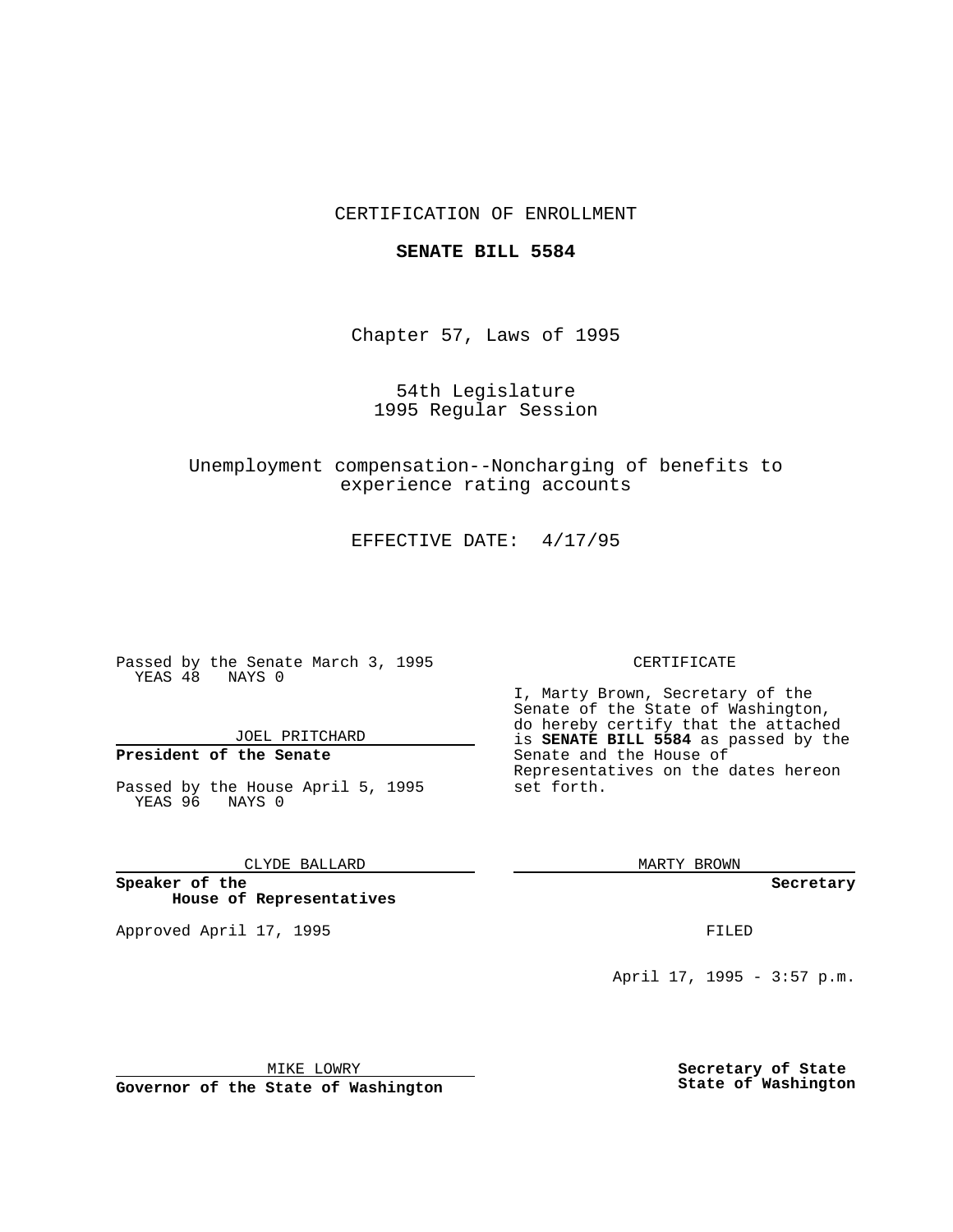## **SENATE BILL 5584** \_\_\_\_\_\_\_\_\_\_\_\_\_\_\_\_\_\_\_\_\_\_\_\_\_\_\_\_\_\_\_\_\_\_\_\_\_\_\_\_\_\_\_\_\_\_\_

\_\_\_\_\_\_\_\_\_\_\_\_\_\_\_\_\_\_\_\_\_\_\_\_\_\_\_\_\_\_\_\_\_\_\_\_\_\_\_\_\_\_\_\_\_\_\_

Passed Legislature - 1995 Regular Session

### **State of Washington 54th Legislature 1995 Regular Session**

**By** Senators Newhouse, Deccio, Hale, Palmer, Franklin, Pelz, Fraser, Prentice, Prince and Winsley; by request of Joint Task Force on Unemployment Insurance

Read first time 01/27/95. Referred to Committee on Labor, Commerce & Trade.

 AN ACT Relating to noncharging of benefits to employers' unemployment insurance experience rating accounts; amending RCW 50.16.094, 50.22.090, and 50.29.020; creating a new section; and declaring an emergency.

5 BE IT ENACTED BY THE LEGISLATURE OF THE STATE OF WASHINGTON:

6 **Sec. 1.** RCW 50.16.094 and 1993 c 226 s 6 are each amended to read 7 as follows:

 An individual may be eligible for applicable employment security benefits while participating in work force training. Eligibility is at the discretion of the commissioner of employment security after submitting a commissioner-approved training waiver and developing a detailed individualized training plan.

13 ((Benefits paid under this section may not be charged to the 14 experience rating accounts of individual employers.))

15 The commissioner shall adopt rules as necessary to implement this 16 section.

17 **Sec. 2.** RCW 50.22.090 and 1993 c 316 s 10 are each amended to read 18 as follows: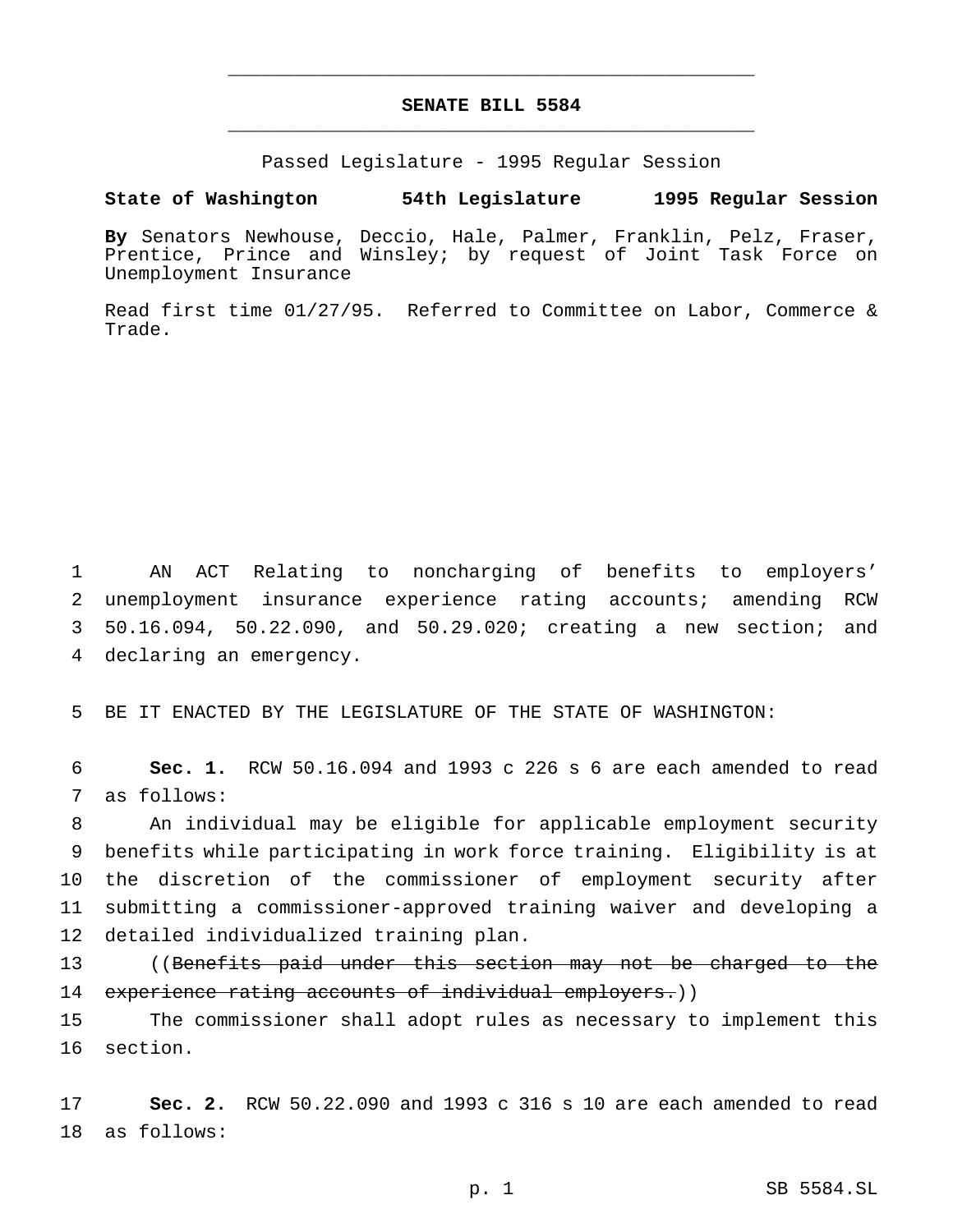(1) An additional benefit period is established for counties identified under subsection (2) of this section beginning on the first Sunday after July 1, 1991, and for the forest products industry beginning with the third week after the first Sunday after July 1, 1991. Benefits shall be paid as provided in subsection (3) of this section to exhaustees eligible under subsection (4) of this section.

 (2) The additional benefit period applies to counties having a population of less than five hundred thousand beginning with the third week after a week in which the commissioner determines that a county meets two of the following three criteria, as determined by the department, for the most recent year in which such data is available: (a) A lumber and wood products employment location quotient at or above the state average; (b) projected or actual direct lumber and wood products job losses of one hundred positions or more, except counties having a population greater than two hundred thousand but less than five hundred thousand must have direct lumber and wood products job losses of one thousand positions or more; or (c) an annual unemployment rate twenty percent or more above the state average. The additional benefit period for a county may end no sooner than fifty-two weeks after the additional benefit period begins.

(3) Additional benefits shall be paid as follows:

 (a) No new claims for additional benefits shall be accepted for weeks beginning after July 1, 1995, but for claims established on or before July 1, 1995, weeks of unemployment occurring after July 1, 1995, shall be compensated as provided in this section.

 (b) The total additional benefit amount shall be one hundred four times the individual's weekly benefit amount, reduced by the total amount of regular benefits and extended benefits paid, or deemed paid, with respect to the benefit year. Additional benefits shall not be payable for weeks more than two years beyond the end of the benefit year of the regular claim for an individual whose benefit year ends on or after July 27, 1991, and shall not be payable for weeks ending on or after two years after March 26, 1992, for individuals who become eligible as a result of chapter 47, Laws of 1992.

 (c) Notwithstanding the provisions of (b) of this subsection, individuals will be entitled to up to five additional weeks of benefits following the completion or termination of training.

 (d) The weekly benefit amount shall be calculated as specified in RCW 50.22.040.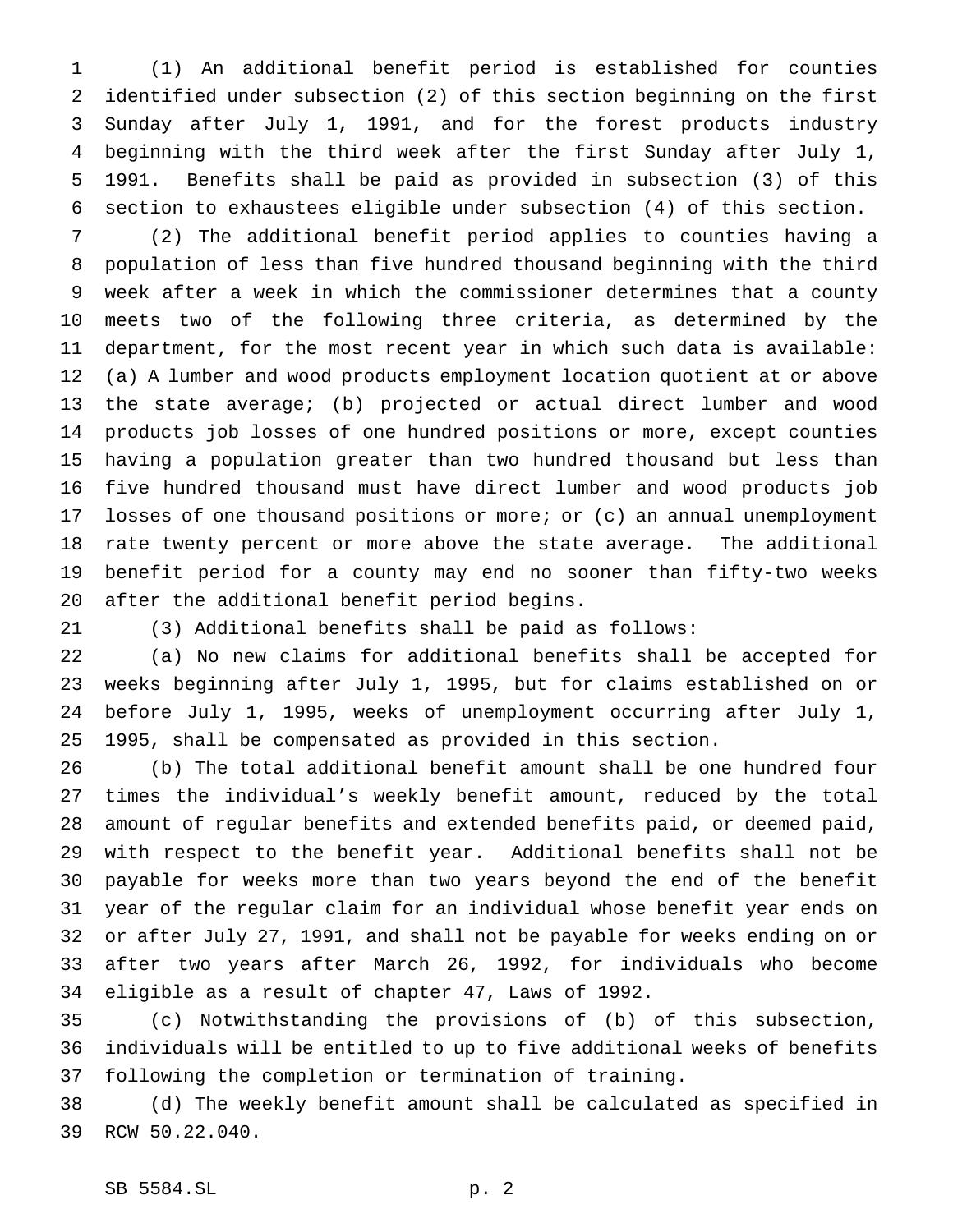(e) Benefits paid under this section shall be paid under the same 2 terms and conditions as regular benefits ((and shall not be charged to 3 the experience rating account of individual employers)). The additional benefit period shall be suspended with the start of an extended benefit period, or any totally federally funded benefit program, with eligibility criteria and benefits comparable to the program established by this section, and shall resume the first week following the end of the federal program.

 (f) The amendments in chapter 316, Laws of 1993 affecting subsection (3) (b) and (c) of this section shall apply in the case of all individuals determined to be monetarily eligible under this section without regard to the date eligibility was determined.

 (4) An additional benefit eligibility period is established for any exhaustee who:

 (a)(i) At the time of last separation from employment, resided in or was employed in a county identified under subsection (2) of this section; or

 (ii) During his or her base year, earned wages in at least six hundred eighty hours in the forest products industry, which shall be determined by the department but shall include the industries assigned the major group standard industrial classification codes "24" and "26" and the industries involved in the harvesting and management of logs, transportation of logs and wood products, processing of wood products, and the manufacturing and distribution of wood processing and logging equipment. The commissioner may adopt rules further interpreting the industries covered under this subsection. For the purposes of this subsection, "standard industrial classification code" means the code identified in RCW 50.29.025(6)(c); and

(b)(i) Has received notice of termination or layoff; and

 (ii) Is unlikely to return to employment in his or her principal occupation or previous industry because of a diminishing demand within his or her labor market for his or her skills in the occupation or industry; and

 (c)(i)(A) Is notified by the department of the requirements of this section and develops an individual training program that is submitted to the commissioner for approval not later than sixty days after the individual is notified of the requirements of this section, and enters the approved training program not later than ninety days after the date of the individual's termination or layoff, or ninety days after July 1,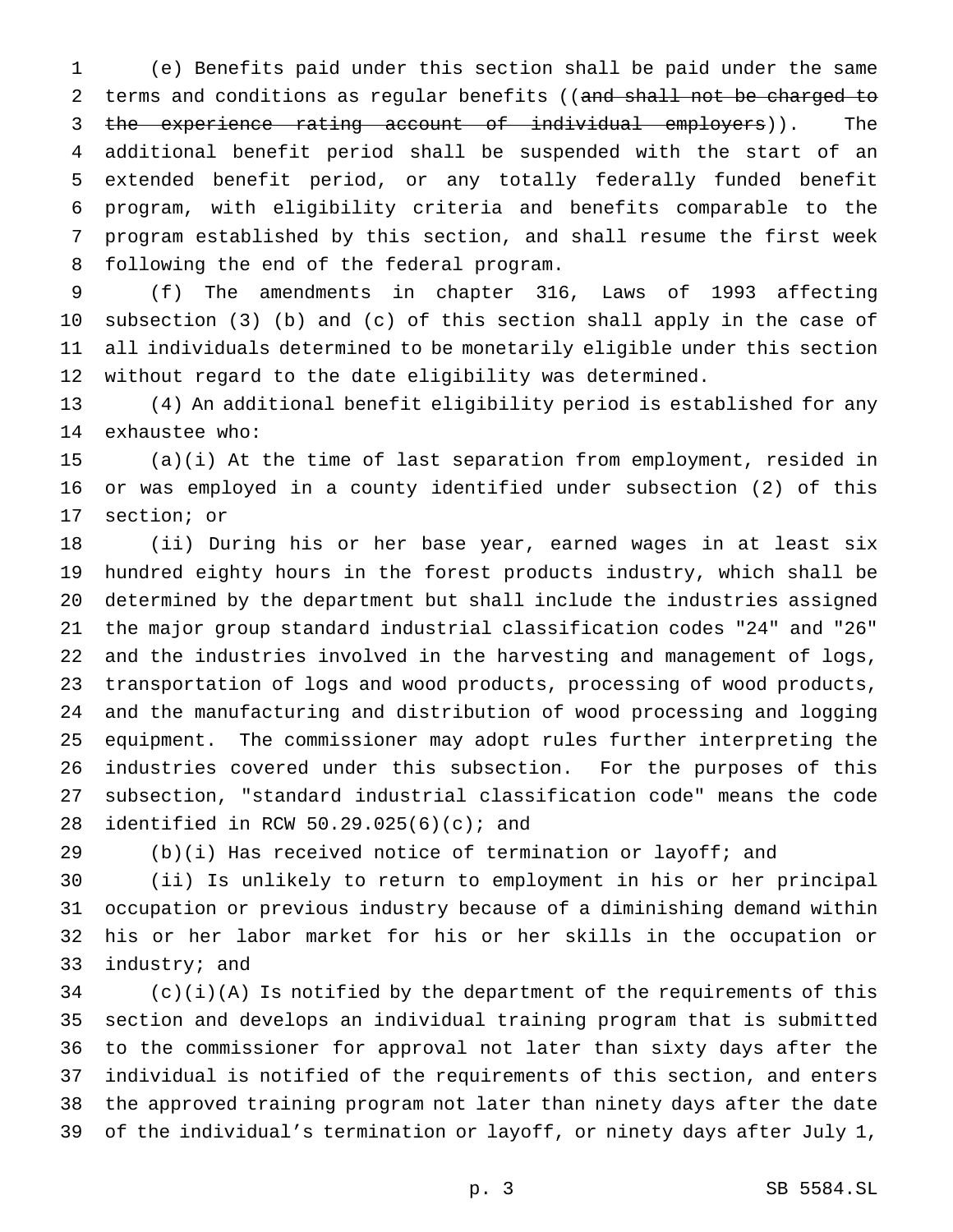1991, whichever is later, unless the department determines that the training is not available during the ninety-day period, in which case the individual shall enter training as soon as it is available; or

 (B) Is unemployed as the result of a plant closure that occurs after November 1, 1992, in a county identified under subsection (2) of 6 this section, did not comply with the requirements of  $(c)(i)(A)$  of this subsection due to good cause as demonstrated to the department, such as ambiguity over possible sale of the plant, develops a training program that is submitted to the commissioner for approval not later than sixty days from a date determined by the department to accommodate the good cause, and enters the approved training program not later than ninety days after the revised date established by the department, unless the department determines that the training is not available during the ninety-day period, in which case the individual shall enter training as soon as it is available; or

 (ii) Is enrolled in training approved under this section on a full-time basis and maintains satisfactory progress in the training; and

 (d) Does not receive a training allowance or stipend under the provisions of any federal or state law.

(5) For the purposes of this section:

(a) "Training program" means:

 (i) A remedial education program determined to be necessary after counseling at the educational institution in which the individual enrolls pursuant to his or her approved training program; or

 (ii) A vocational training program at an educational institution that:

(A) Is training for a labor demand occupation;

 (B) Is likely to facilitate a substantial enhancement of the individual's marketable skills and earning power; and

 (C) Does not include on-the-job training or other training under which the individual is paid by an employer for work performed by the individual during the time that the individual receives additional benefits under subsection (1) of this section.

 (b) "Educational institution" means an institution of higher education as defined in RCW 28B.10.016 or an educational institution as defined in RCW 28C.04.410(3).

 (c) "Training allowance or stipend" means discretionary use, cash-in-hand payments available to the individual to be used as the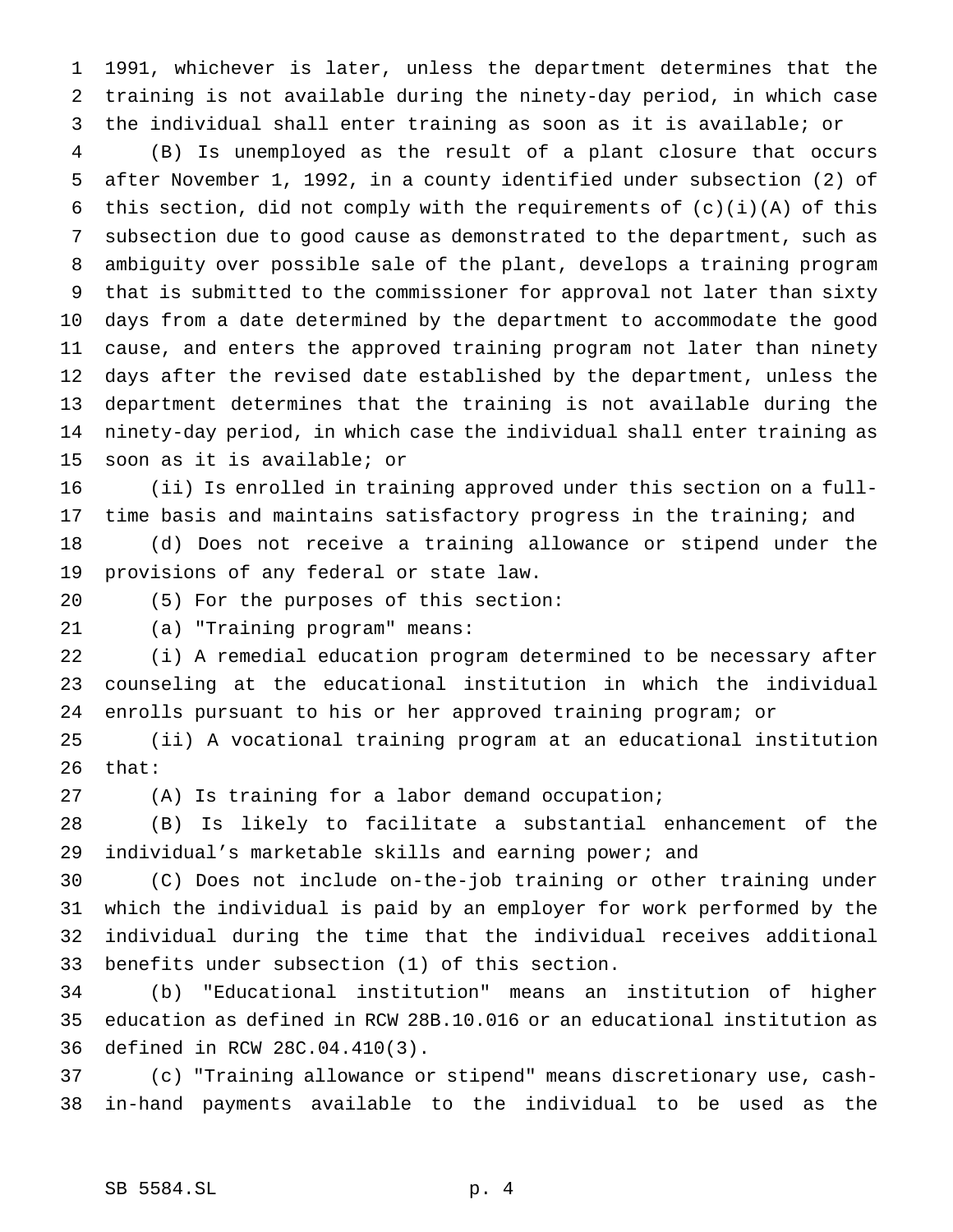individual sees fit, but does not mean direct or indirect compensation for training costs, such as tuition or books and supplies.

 (6) The commissioner shall adopt rules as necessary to implement this section.

 (7) For the purpose of this section, an individual who has a benefit year beginning after January 1, 1989, and ending before July 27, 1991, shall be treated as if his or her benefit year ended on July 27, 1991.

 **Sec. 3.** RCW 50.29.020 and 1993 c 483 s 19 are each amended to read as follows:

 (1) An experience rating account shall be established and maintained for each employer, except employers as described in RCW 50.44.010 and 50.44.030 who have properly elected to make payments in lieu of contributions, taxable local government employers as described in RCW 50.44.035, and those employers who are required to make payments in lieu of contributions, based on existing records of the employment security department. Benefits paid to any eligible individuals shall be charged to the experience rating accounts of each of such individual's employers during the individual's base year in the same ratio that the wages paid by each employer to the individual during the base year bear to the wages paid by all employers to that individual during that base year, except as otherwise provided in this section.

 (2) The legislature finds that certain benefit payments, in whole or in part, should not be charged to the experience rating accounts of employers except those employers described in RCW 50.44.010 and 50.44.030 who have properly elected to make payments in lieu of contributions, taxable local government employers described in RCW 50.44.035, and those employers who are required to make payments in lieu of contributions, as follows:

 (a) Benefits paid to any individuals later determined to be ineligible shall not be charged to the experience rating account of any contribution paying employer.

 (b) ((Benefits paid to an individual under the provisions of RCW 50.12.050 shall not be charged to the account of any contribution 35 paying employer if the wage credits earned in this state by the individual during his or her base year are less than the minimum amount necessary to qualify the individual for unemployment benefits.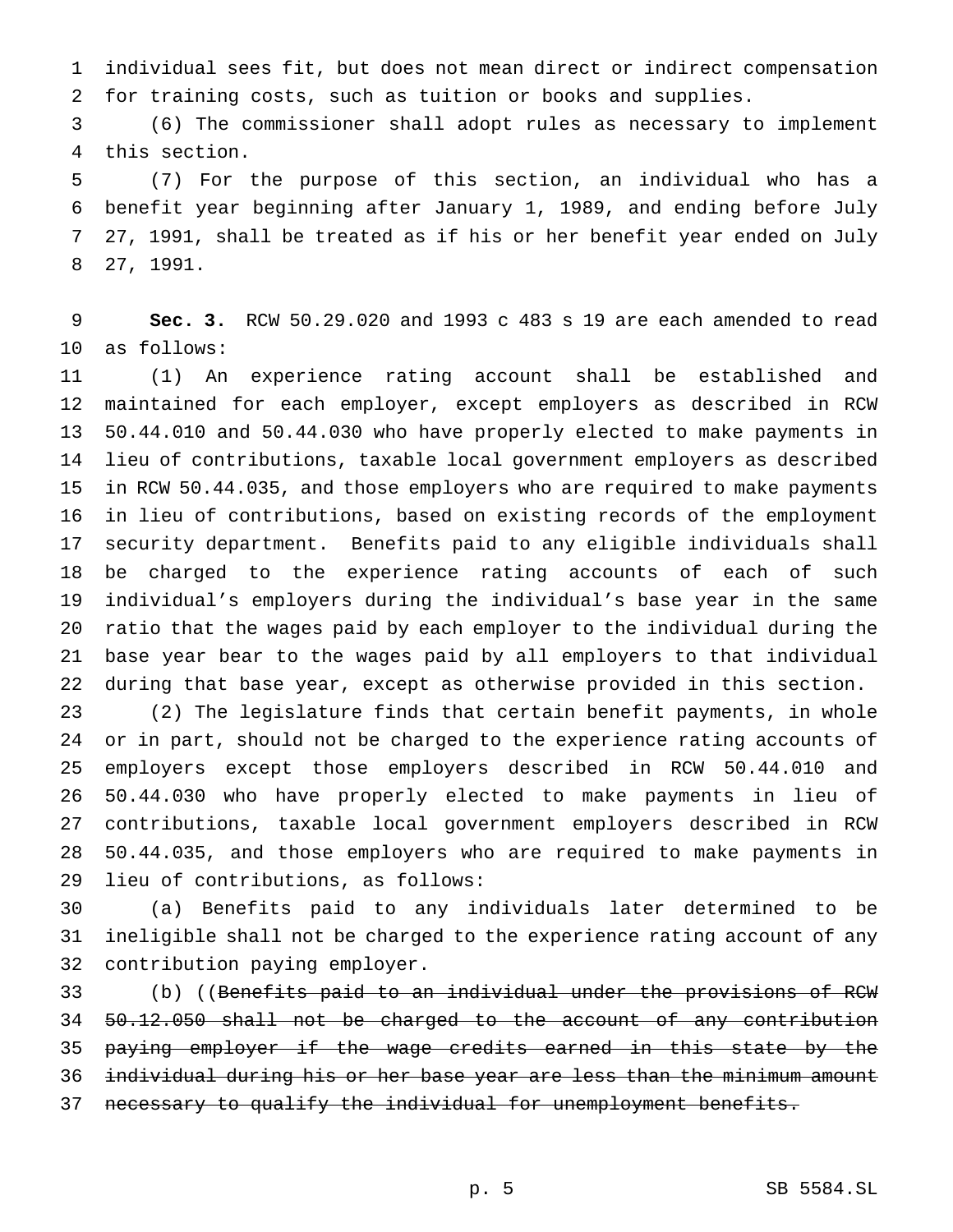$(e)$ )) Benefits paid to an individual filing under the provisions of chapter 50.06 RCW shall not be charged to the experience rating account 3 of any contribution paying employer only if:

 (i) The individual files under RCW 50.06.020(1) after receiving crime victims' compensation for a disability resulting from a nonwork-related occurrence; or

(ii) The individual files under RCW 50.06.020(2).

8  $((\{d\})\)$  (c) Benefits paid which represent the state's share of benefits payable under chapter 50.22 RCW shall not be charged to the experience rating account of any contribution paying employer.

 $((+e))$   $(d)$  In the case of individuals who requalify for benefits under RCW 50.20.050 or 50.20.060, benefits based on wage credits earned prior to the disqualifying separation shall not be charged to the experience rating account of the contribution paying employer from whom that separation took place.

 $((\text{f}))(e)$  In the case of individuals identified under RCW 50.20.015, benefits paid with respect to a calendar quarter, which exceed the total amount of wages earned in the state of Washington in the higher of two corresponding calendar quarters included within the individual's determination period, as defined in RCW 50.20.015, shall not be charged to the experience rating account of any contribution paying employer.

23 (((g) Benefits paid to an individual who does not successfully complete an approved on-the-job training program under RCW 50.12.240 25 <del>may not be charged to the experience rating account of the</del> contribution-paying employer who provided the approved on-the-job  $training.)$ 

 (3)(a) Beginning July 1, 1985, a contribution-paying base year employer, not otherwise eligible for relief of charges for benefits under this section, may receive such relief if the benefit charges result from payment to an individual who:

 (i) Last left the employ of such employer voluntarily for reasons 33 not attributable to the employer;

 (ii) Was discharged for misconduct connected with his or her work not a result of inability to meet the minimum job requirements;

 (iii) Is unemployed as a result of closure or severe curtailment of operation at the employer's plant, building, work site, or other facility. This closure must be for reasons directly attributable to a